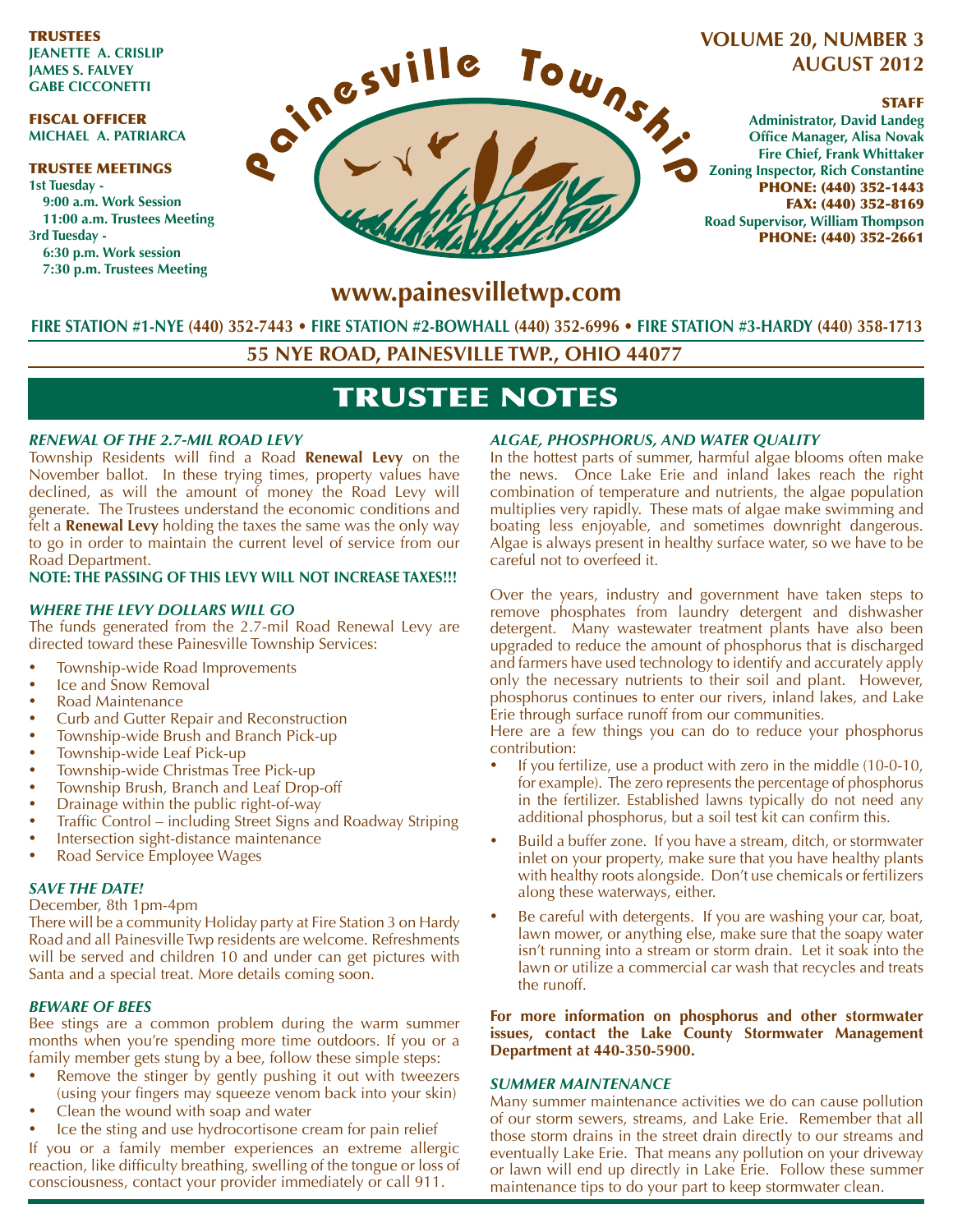# TRUSTEE NOTES

# ZONING DEPARTMENT

- If you wash your car in the driveway, all that soapy water, dirt, oil and grime will wash directly down a storm sewer in the street. Take your car to a commercial car wash or wash it on the lawn.
- If changing your car or lawn mower oil at home, never dump waste oil down a storm sewer or on the ground. Save the oil for the Lake County Solid Waste District Special Collection Day on September 29, 2012.
- Do not over fertilize your lawn and sweep any extra from the driveway and sidewalk to prevent the runoff of nutrient rich fertilizer, which is harmful to our streams and lakes.
- Compost your grass clippings and sweep them off the street, driveway, and sidewalk. Grass clippings can clog storm sewers and streams, leading to flooding. Also, never dump grass clippings on the banks of a stream or in a storm sewer.

Do your part to help keep Lake Erie a great lake! For more information, contact the Lake County Stormwater Management Department at (440) 350-2543 or www.lakecountyohio.gov/smd.

### *ATTENTION HOME OWNERS*

In an effort to help save you money and become more energy efficient, the Ohio State Treasurer sponsors the Energy Conservation for Ohioans (ECO-Link) program. This program provides reducedrate financing through partnering banks for Ohioans completing energy-efficient improvements in their homes.

How can ECO-Link benefit you?

- **•** Homeowners receive a 3% interest-rate reduction on qualifying loans for 5 or 7 years
- Weatherization projects may reduce energy bills while adding value and comfort to your home
- Many home improvements are also eligible for federal tax credits and rebates, as well as utility companies' incentive programs, which add to your potential savings

Who is eligible?

- **NUST** be an Ohio resident
- **MUST** own an existing home or condominium, but additional residential classifications may be eligible
- **MUST** receive approval for a qualifying loan through a participating bank
- **MUST** use 50% of the loan proceeds for installation of qualifying energy-efficient products; the other 50% of the loan can relate to other home improvement projects

For additional questions please contact the Ohio State Treasurer's office at 1-800-228-1102, option #3 or e-mail at ECOLink@tos.ohio.gov.

#### *ATTENTION BUSINESS OWNERS*

Small businesses are faced with numerous challenges in today's economy. The Ohio State Treasurer continues to support small business owners through an additional linked deposit program – ReEnergize Ohio. ReEnergize Ohio offers up to a 3% interest rate reduction on new or existing small business loans when at least 50% of the loan proceeds are used to implement energy-efficient upgrades. Small businesses may apply the interest rate reduction on up to \$550,000 of the loan amount for a term of four years.

The cost of energy to run a small business can be significant. ReEnergize Ohio provides a possible money-saving tool to make energy-efficient upgrades and improve energy performance. ReEnergize Ohio benefits small business owners, supports Ohio's manufacturing industry, and promotes building restoration and historic preservation. It is easy to apply for ReEnergize Ohio! Check the website www.ReEnergize.Ohio.gov or contact the Ohio State Treasurer's office at 1-800-228-1102, option #3 to learn more.

# *cont'd... 2012 Zoning Permit Summary*

A total of 150 Permit applications were processed during the year thus far, representing a slight increase over last year's pace

- \* New dwellings 11
- \* Residential Additions and
- Accessory Projects 59
- \* Miscellaneous Category 2
- \* Industrial Construction 1
- \* Commercial Construction 3
- $*$  Signs  $30$
- \* Zoning Use & Occupancy 19
- \* Zonig Appeals 6 \* Conditional Uses 1 \* Exemptions 5 \* Right-of-way Access 4 \* Transient Vendor 5

\* Site Plan Reviews 3 \* Zoning Amendments 1

A total of five (5) permit applications were denied for various reasons.

#### *THE WATCH LIST*

There are some new things we might be seeing in Painesville Township over the next several months. Some of the commercial projects which have already gained a preliminary approval include;

- a. An expansion and remodel at Ganley Village Chrysler on Mentor Ave.
- b. A new Get-Go at the intersection of Fairgrounds and Mentor Ave. which will include a convenience store and deli shop
- c. A new Dollar General at the intersection of Madison Ave. and Park Rd.
- d. A new self-check kiosk at the E-check inspection station on N. Ridge Rd.
- e. The addition of a medical clinic and improved handicap access at the CVS Pharmacy on Mentor Ave.
- f. The expansion of the Family Dollar store on Mentor Ave.
- g. Small industrial expansions/additions at Morton Salt and Carmeuse Lime.
- h. Continued addition of replica buildings at the Lake County History Center on Riverside Drive.

There are additional new construction projects being discussed at present which will most likely be heading toward the approval process by the end of the summer.

#### *COMPLAINTS*

The number of complaints against properties seems to be much higher this year. The question we might ask is, "Are more of us becoming concerned with property values and quality of life?" The answer is probably a resounding, "yes!" Good housekeeping and yard keeping generally help keep property values for the whole community at their best within the overall market conditions. All of us are encouraged to keep our properties looking clean and well-kept, to be good neighbors and to follow the rules in effect for the Township.

Also on the increase are property boundary disputes. When such disputes arise, please bear in mind that the appropriate way to settle the dispute is to engage a registered surveyor to mark the boundaries. Two disputing parties may even agree to share the expense (now, isn't that a novel approach!) and possibly avoid the additional costs of legal counsel and court costs. As for local government, Painesville Township does not mark property boundaries. The Township Zoning and Road Departments will provide information relative to road right-of-ways, but we do not employ a staff of surveyors. We will also be happy to assist you in interpreting the legal description portion of your property deed.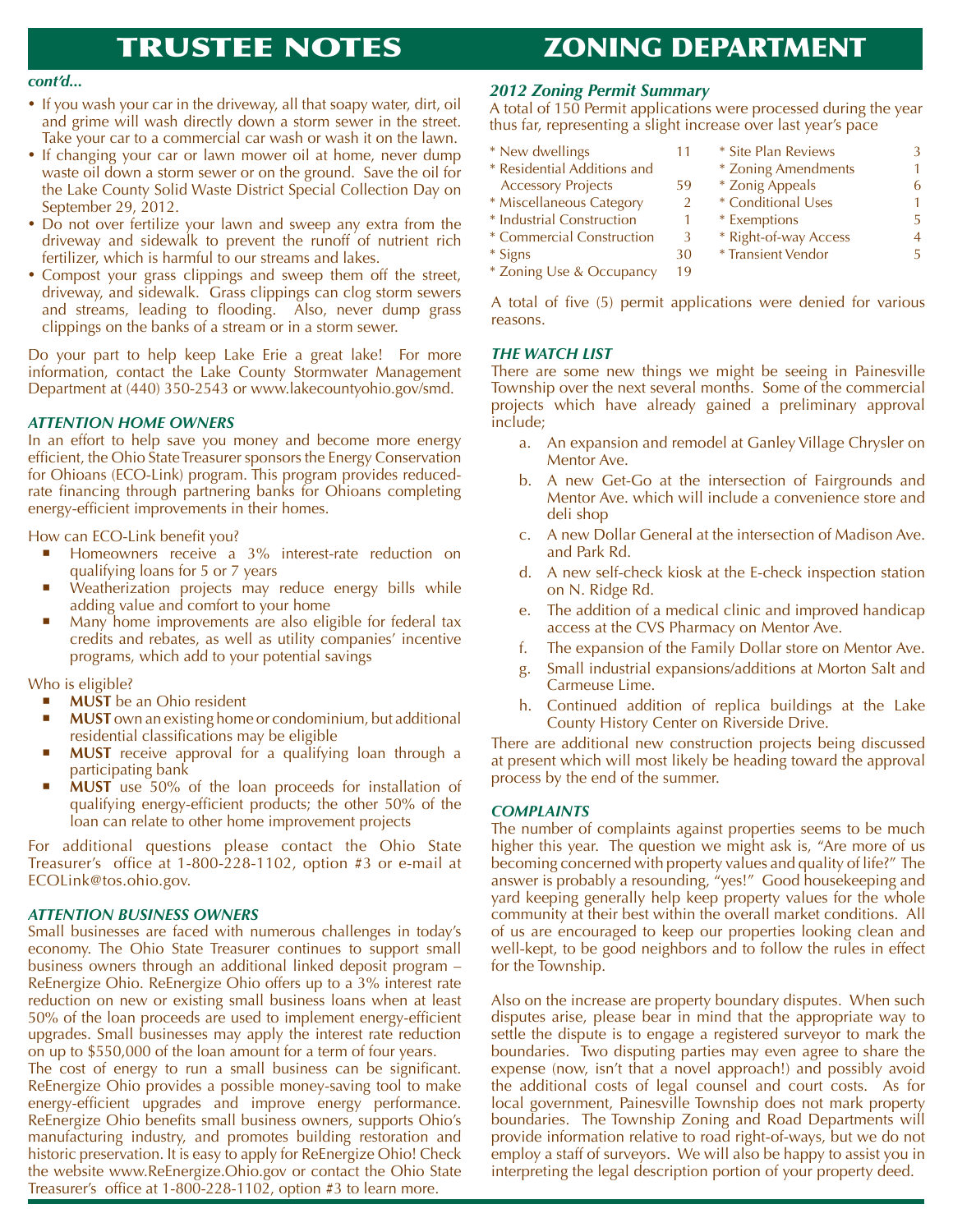# FIRE DEPARTMENT

#### *NEW LIEUTENANTS*

We recently promoted four (4) new lieutenants. **Congratulations to Lt. Gordon Thompson, Lt. Mike Shoff, Lt. Brian Moore and Lt. Ryan Skully**. The promotional process involved a written exam on knowledge, a leadership skill assessment and an interview. The additional promoted positions will allow us to have a lieutenant assigned to all three stations on all shifts



*Left to right: Lt. Ryan Skully, Lt. Mike Shoff, Fire Chief Frank Whittaker, Lt. Gordon Thompson and LT. Brian Moore.*

#### *NEW GUIDELINES HANDS ONLY RESUSCITATION*

Please take the time to learn the new guidelines for doing "CPR". The American Heart Association has approved a compression only technique, no more mouth to mouth. Visit our web site at www. Painesvilletwp.com to see a short video on the new procedure. Should you want more information or classes, please call the Fire Chief Frank Whittaker, 440-579-0011, or email firechief@ painesvilletwp.com

#### *OUR OWN GOLD MEDAL FIREFIGHTERS*

Two of our firefighters competed in the 20<sup>th</sup> Annual Ohio Police and Fire Games in July. Not only did they win gold medals, they set state records. **Firefighter/ Paramedic Bob Vencl competed** in the 220lbs weight class, his gold winning and new state record was a bench press of 420lbs.He also took first place in his division for the "pump and run" completion setting another state record of 220lb bench press times 30 repetitions and then ran a 5k with a combined time of  $23:30$ .



**Firefighter/Paramedic Oska Sayavongsa** took first place in his weight class (168lbs) and set a new state record for a bench press of 320lbs.

#### *RECENT SPECIALIZED TRAINING*

In July, two of our firefighters had the opportunity to attend classes at two world class training facilities. **Firefighter/Paramedic Bill Whalen** attended a "Highway Emergency Response Specialist" class at the Security and Emergency Response Training Center in Pueblo, Colorado. The class involves training to handle accidents and incidents involving road tankers. These training opportunities are funded by the Lake County Local Emergency Preparedness Committee (LEPC) and the Lake County Homeland Security Committee. The Painesville Township Fire Department supports the

Lake County Hazardous Incident Team by providing 4 members to the team including, Lt. Ryan Skully, Lt Mike Shoff, Bill Whalen and John Talcott. The team is a regional asset and is supported by all Lake County Fire Departments and Lubrizol. The Lake County HazMat team was recently ranked as a Type I response team that being the highest level of capability. We are one of only a few validated Type I teams in Ohio.

**Firefighter/Paramedic Chad Tekavic** attended the 50th Annual Texas A&M Industrial Firefighting School at College Station, Texas. This

program provides some of the most realistic live fire training opportunities in the world. The facility has numerous buildings and mock chemical processes that can be set on fire. Some of the chemical process structures are 3 stories high and involve several pressurized flammable liquid leaks that are set on fire. **The Lubrizol Corporation has sponsored a Township firefighter to attend these** 



**schools for the last 20 years.** Lubrizol sends 6 to 10 people every year to take various classes as well as provide instructors to the school. Chad was awarded the O.C. "Butch" Shattel Outstanding Student Award.

"*Chad exemplifies outstanding performance throughout the entire class with knowledge and skill ability, tremendous work ethic, harmonious personal demeanor, and an outstanding commitment for achieving excellence. Of most importance this award comes from peer classmates and the Section Leader of this class."*

## *Robert Moore; Director, Emergency Services Training Institute*

#### *SMOKE DETECTORS*

Make sure you have a working Smoke Detector !!!!!!!!. So many times we will go to a house fire and not find a WORKING smoke detector. If you need help with a battery change or installing a smoke detector please call us, we will come out and help you. We have a program to provide free smoke detectors to our senior citizens or others in need. Call 440-579-0011 and leave a message if you need assistance with a smoke detector.

# ROAD SERVICE DEPARTMENT

The Road Service Department was able to repair a storm sewer cave-in on Thatcher Dr. with the assistance of the Painesville Township Fire Department's Confined Space Rescue Team. The ability to enter the culvert pipe to inspect



and make needed repairs eliminated the need for excavating the area to access to culvert. It was also an excellent training opportunity for the Fire Department.